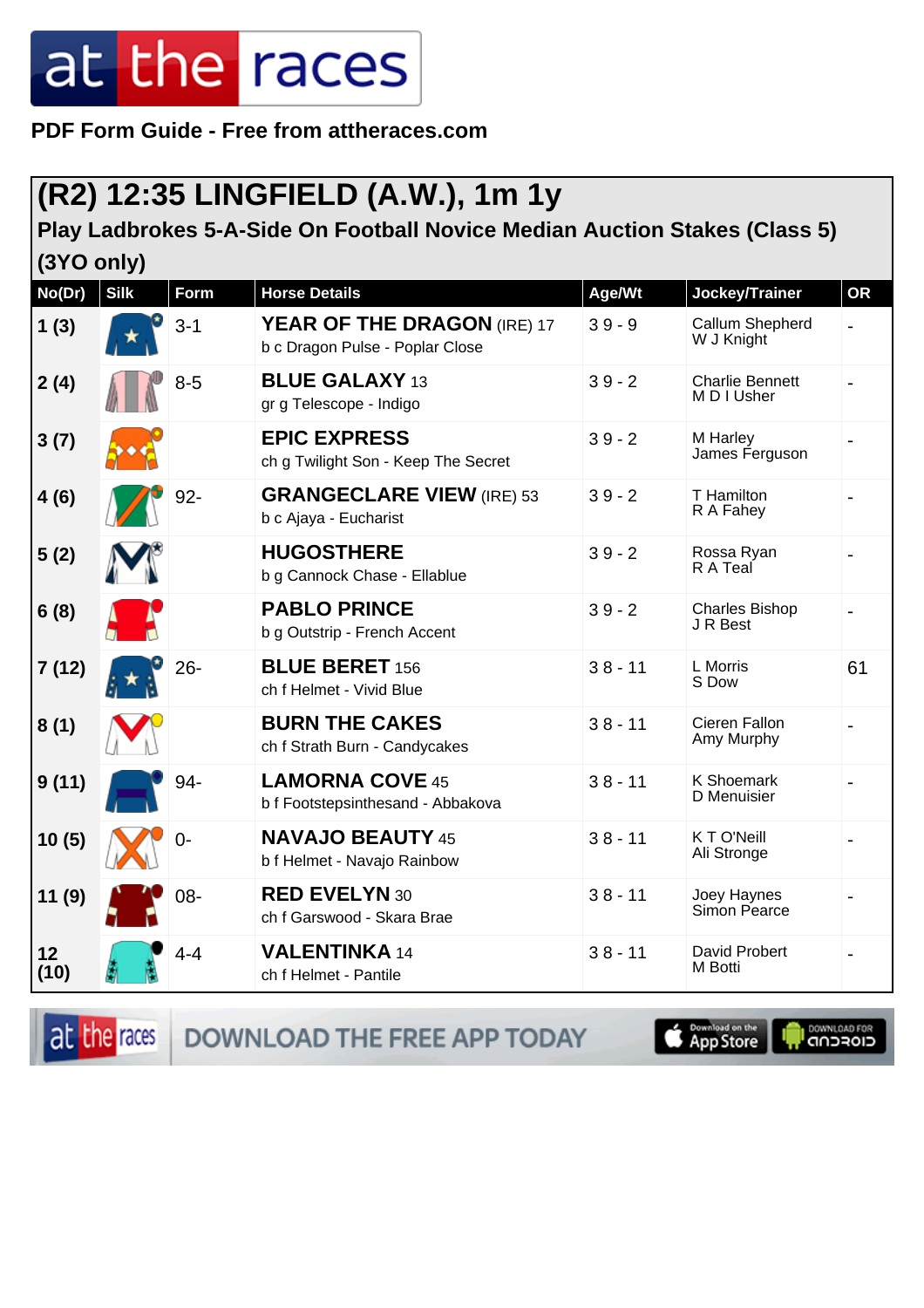PDF Form Guide - Free from attheraces.com

| (R2) 12:50 FAIRYHOUSE, 2m 1f<br><b>Cavalor Equine Nutrition Handicap Chase (Class) (5YO plus)</b> |             |         |                                                                    |               |                                    |           |  |
|---------------------------------------------------------------------------------------------------|-------------|---------|--------------------------------------------------------------------|---------------|------------------------------------|-----------|--|
| <b>No</b>                                                                                         | <b>Silk</b> | Form    | <b>Horse Details</b>                                               | Age/Wt        | Jockey/Trainer                     | <b>OR</b> |  |
| 1                                                                                                 |             | 23-0932 | <b>SPARE BRAKES 12 D</b><br>b g Westerner - Ariesanne              | $11 11 - 10t$ | P T Enright<br>R Tyner             | 117       |  |
| $\mathbf{2}$                                                                                      |             |         | P4-4750 ALLARDYCE (GB) 17<br>b g Black Sam Bellamy - Woore Lass    | $911 - 9p$    | P K Donovan (7)<br>E J O'Grady     | 116       |  |
| 3                                                                                                 |             | 912F6-9 | <b>BATCIO</b> (FR) 17 D<br>g g Montmartre - Besca Nueva            | $911 - 9h$    | Mr A McMahon (7)<br>T M Walsh      | 116       |  |
| 4                                                                                                 |             | 353072  | <b>CHIEF OF POLICE 53 (8F)</b><br>b g Touch Of Land - Small Parcel | $711 - 7$     | B Browne (3)<br>O McKiernan        | 114       |  |
| 5                                                                                                 |             | P55-675 | <b>NICCOLAI</b> 32 D<br>b m Flemensfirth - Kalygarde               | $711 - 5t$    | Rachael Blackmore<br>H de Bromhead | 112       |  |
| 6                                                                                                 |             | 445213  | <b>CHALKY WHITE 17</b><br>bro g Getaway - Ardnavalley              | $711 - 4$     | <b>B</b> Hayes<br>James Dullea     | 111       |  |
| $\overline{7}$                                                                                    |             | 743174  | <b>THE CHAPEL FIELD 47 C</b><br>b g Beneficial - Garrshella        | $811 - 1$     | $T$ Ryan (5)<br>W J Austin         | 108       |  |
| 8                                                                                                 |             |         | 58P2P4- LACKEN BRIDGE 312<br>b g Scorpion - Rose Of Salome         | $1010 - 6p$   | R P Treacy<br>G M Doyle            | 99        |  |

at the races

DOWNLOAD THE FREE APP TODAY



**I** DOWNLOAD FOR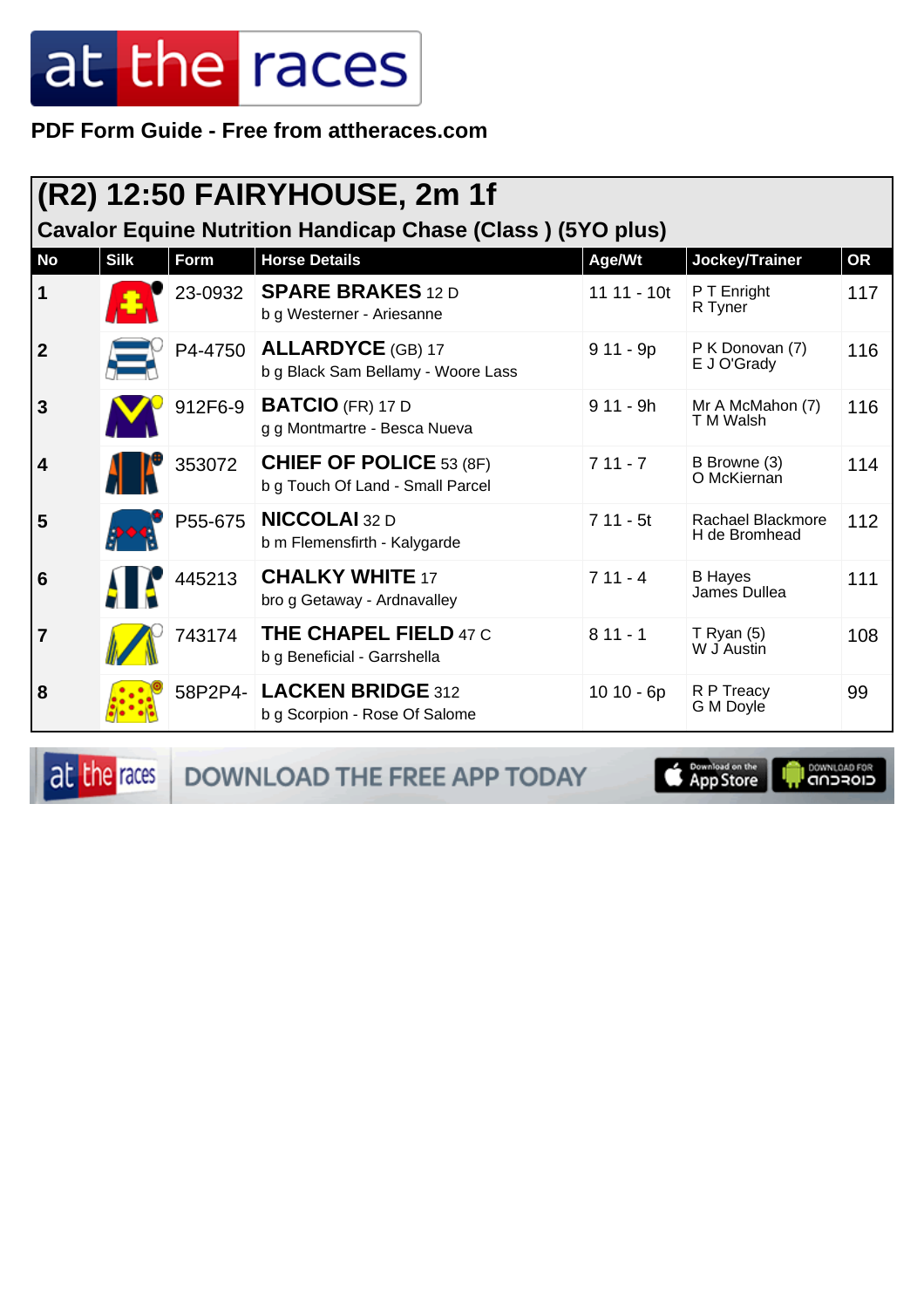**PDF Form Guide - Free from attheraces.com**

| (R3) 13:10 LINGFIELD (A.W.), 7f 1y<br>Bombardier 'March To Your Own Drum' Maiden Stakes (Class 5) (3YO plus) |             |         |                                                                  |           |                                                |           |  |
|--------------------------------------------------------------------------------------------------------------|-------------|---------|------------------------------------------------------------------|-----------|------------------------------------------------|-----------|--|
| No(Dr)                                                                                                       | <b>Silk</b> | Form    | <b>Horse Details</b>                                             | Age/Wt    | Jockey/Trainer                                 | <b>OR</b> |  |
| 1(7)                                                                                                         |             | $2/3 -$ | <b>PERFECT FOCUS (IRE) 242</b><br>b c Acclamation - Tonle Sap    | $410 - 0$ | R Havlin<br>S & E Crisford                     | 78        |  |
| 2(8)                                                                                                         |             | 4-      | <b>BIG NARSTIE</b> (FR) 42<br>b c Cable Bay - Granadilla         | $38 - 10$ | <b>Hayley Turner</b><br><b>Richard Spencer</b> |           |  |
| 3(9)                                                                                                         |             | 4-64    | <b>HE CAN DANCE (IRE) 17</b><br>b g Es Que Love - Balgaa         | $38 - 10$ | Elinor Jones (7)<br>S Kirk                     | 63        |  |
| 4(1)                                                                                                         |             | 8       | <b>MERLIN'S BEARD 17</b><br>b c Dark Angel - Welsh Cake          | $38 - 10$ | S W Kelly<br><b>Richard Hughes</b>             |           |  |
| 5(3)                                                                                                         |             | $2 -$   | <b>GIVE 'EM THE SLIP 240</b><br>b f Oasis Dream - Super Sleuth   | $38 - 5$  | Cieren Fallon<br>C Hills                       |           |  |
| 6(4)                                                                                                         |             |         | <b>PINA COLLADA 15</b><br>b f Pearl Secret - Pilosa              | $38 - 5$  | F Norton<br>M Johnston                         |           |  |
| 7(2)                                                                                                         |             | 66-     | PIRANHADRAMA 82<br>b f Heeraat - Piranha                         | $38 - 5$  | George Rooke (5)<br>Miss J Feilden             | 44        |  |
| 8(6)                                                                                                         |             | 8-      | <b>SILVER BUBBLE 96</b><br>b f Mayson - Skyrider                 | $38 - 5$  | Rhiain Ingram (5)<br>Miss Gay Kelleway         |           |  |
| 9(5)                                                                                                         |             |         | <b>WEST SIDE GLORY (IRE)</b><br>ch f Dutch Art - Finishingthehat | $38 - 5$  | L Morris<br>C Hills                            |           |  |

at the races DOWNLOAD THE FREE APP TODAY

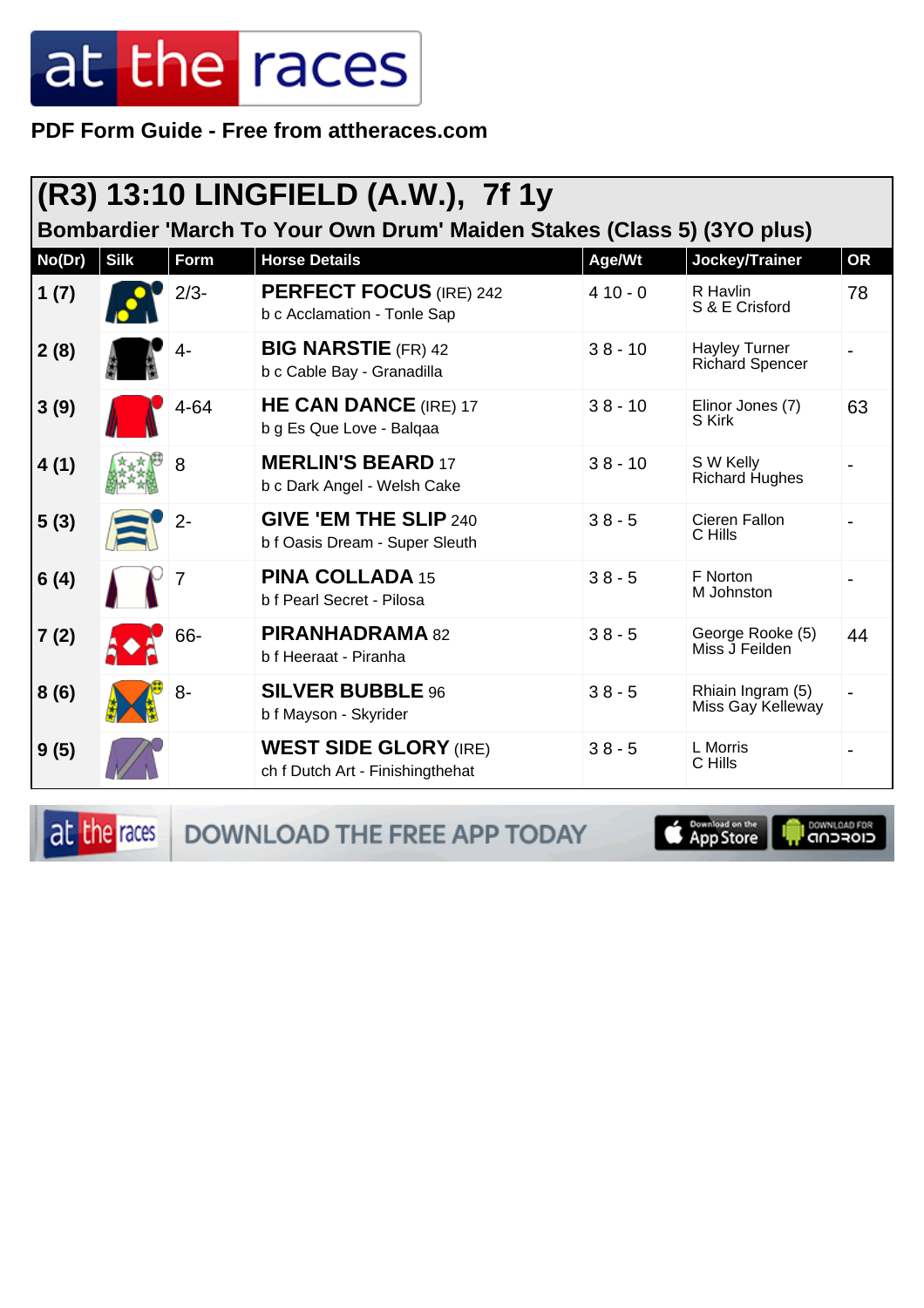**PDF Form Guide - Free from attheraces.com**

#### **(R2) 13:30 DONCASTER, 2m 78y**

**Irish Thoroughbred Marketing Lightning Novices' Chase (Grade 2) (GBB Race) (Class 1) (5YO plus)**

| <b>No</b>               | <b>Silk</b> | Form    | <b>Horse Details</b>                                                  | Age/Wt     | Jockey/Trainer                         | <b>OR</b> |
|-------------------------|-------------|---------|-----------------------------------------------------------------------|------------|----------------------------------------|-----------|
| $\mathbf 1$             |             | 230-114 | <b>ELDORADO ALLEN (FR) 56 D</b><br>gr g Khalkevi - Hesmeralda         | $711 - 5$  | Jonjo O'Neill Jr.<br>C L Tizzard       | 149       |
| $\overline{2}$          | Ń.          | F111-11 | <b>SHISHKIN</b> (IRE) 34 D<br>b g Sholokhov - Labarynth               | $711 - 5$  | Nico de Boinville<br>N J Henderson     | 162       |
| ვ                       |             | 113-411 | <b>CHEDDLETON 42 D</b><br>br g Shirocco - Over Sixty                  | $611 - 0$  | Sean Quinlan<br>J Candlish             | 149       |
| $\overline{\mathbf{4}}$ |             | 7465-11 | <b>EST ILLIC</b> (IRE) 32 CD<br>b g Court Cave - Ten Friends          | $711 - 0$  | J Nailor<br>Miss Sarah-jayne<br>Davies | 129       |
| 5                       |             |         | 1258-F2   FAST BUCK (FR) 32 D<br>br g Kendargent - Juvenil Delinquent | $711 - 0t$ | H Cobden<br>P F Nicholls               | 145       |

at the races

DOWNLOAD THE FREE APP TODAY

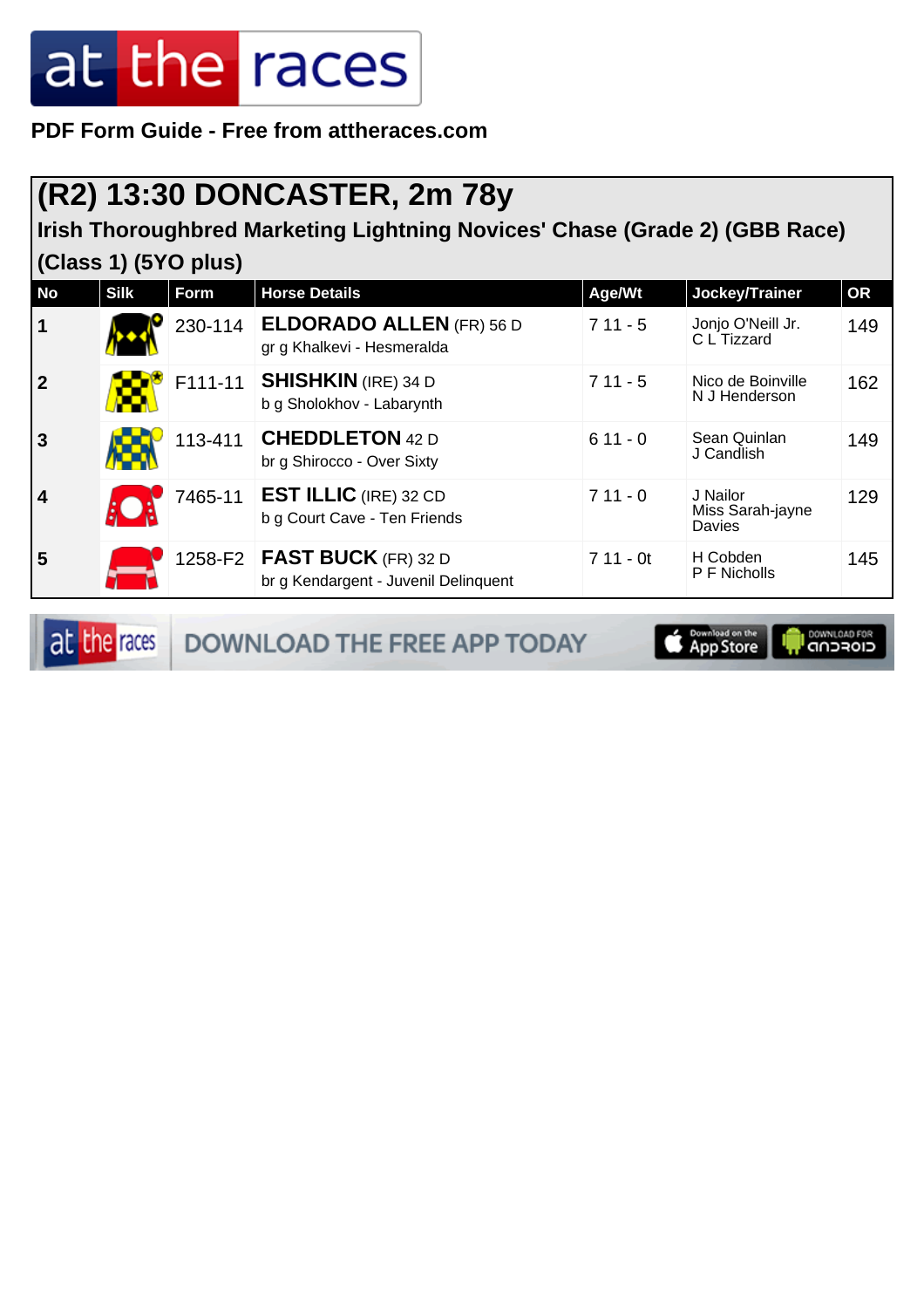**PDF Form Guide - Free from attheraces.com**

| (R4) 13:45 LINGFIELD (A.W.), 7f 1y<br>Ladbrokes Watch Racing Online For Free Handicap (Class 5) (3YO only) |             |          |                                                                     |           |                                |           |  |  |
|------------------------------------------------------------------------------------------------------------|-------------|----------|---------------------------------------------------------------------|-----------|--------------------------------|-----------|--|--|
| No(Dr)                                                                                                     | <b>Silk</b> | Form     | <b>Horse Details</b>                                                | Age/Wt    | Jockey/Trainer                 | <b>OR</b> |  |  |
| 1(6)                                                                                                       |             | 2591-2   | <b>MUTAHAMISA (IRE) 26 D</b><br>ch f Mehmas - Il Palazzo            | $39 - 9h$ | Cameron Noble (3)<br>R Varian  | 76        |  |  |
| 2(1)                                                                                                       |             | 742-1    | <b>BINT AL ANOOD 14 D</b><br>b f Dubawi - Al Anood                  | $39 - 7$  | R Havlin<br>J H M Gosden       | 74        |  |  |
| 3(2)                                                                                                       |             | $30 - 2$ | <b>WUDASHUDACUDA 28</b><br>b c Awtaad - Chicita Banana              | $39 - 3$  | Joey Haynes<br>R A Teal        | 70        |  |  |
| 4(3)                                                                                                       |             | 5186-33  | <b>DESERT BOOTS</b> 9 CD<br>b g Belardo - City Chic                 | $39 - 0v$ | F Norton<br>M Johnston         | 67        |  |  |
| 5(5)                                                                                                       |             | 08261-2  | <b>RIVER WHARFE 11 D</b><br>ch c Showcasing - Wahylah               | $38 - 9b$ | Callum Shepherd<br>D M Simcock | 62        |  |  |
| 6(4)                                                                                                       |             | 242424-  | <b>PATSY FAGAN</b> (IRE) 30 BF<br>b g Dandy Man - Traveller's Tales | $38 - 7$  | Laura Pearson (5)<br>R A Fahey | 60        |  |  |

at the races DOWNLOAD THE FREE APP TODAY

App Store **ELOFCUD**